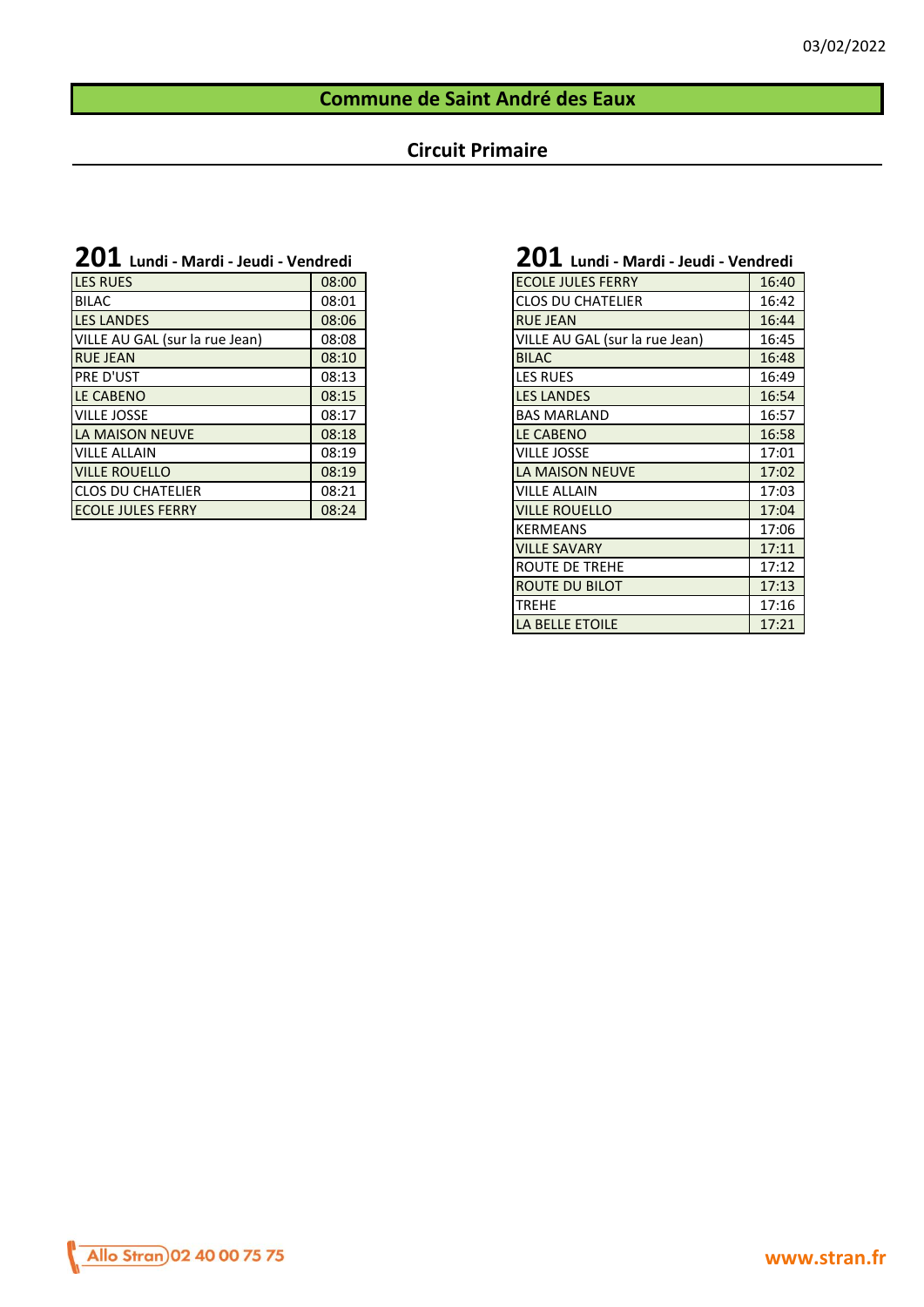### **Desserte des établissements secondaires de Saint-Nazaire**

### **231 Du Lundi au Vendredi 231 Mercredi**

| <b>MAIRIE DE ST ANDRE</b> |       | 07:20    |       | <b>PARC PAYSAGER</b>      | 12:10 | 12:38 |
|---------------------------|-------|----------|-------|---------------------------|-------|-------|
| <b>LES NOELS</b>          |       | 07:21    |       | CITE SCOLAIRE             | 12:11 | 12:39 |
| <b>RENEGUY</b>            |       | 07:22    |       | PLAISANCE COUBERTIN       | 12:12 | 12:40 |
| <b>VILLE ROUELLO</b>      |       | 07:23    |       | SAINT LOUIS               | 12:17 | 12:45 |
| <b>PRE D'UST</b>          | 06:46 | 07:24    | 07:51 | <b>JARDIN DES PLANTES</b> | 12:18 | 12:46 |
| <b>BAS MARLAND</b>        | 06:47 | 07:25    | 07:52 | <b>MAUDES</b>             | 12:19 | 12:48 |
| <b>LES LANDES</b>         | 06:50 | 07:28    | 07:55 | RUE DE LA PAIX            | 12:21 | 12:50 |
| <b>VILLE AU GAL</b>       | 06:52 | 07:30    | 07:57 | <b>REPUBLIQUE</b>         | 12:23 | 12:52 |
| <b>RUE JEAN</b>           | 06:52 | 07:30    | 07:57 | <b>GARE SNCF</b>          | 12:25 | 12:54 |
| <b>CLOS DU CHATELIER</b>  | 06:53 | 07:31    | 07:58 | <b>MONTAIGNE</b>          | 12:28 |       |
| <b>IRIS</b>               | 06:55 | 07:33    | 08:00 | <b>BOUGAINVILLE</b>       |       | 12:58 |
| <b>JULES FERRY</b>        | 06:55 | 07:33    | 08:00 | LE PLESSIS SCOLAIRE       | 12:30 |       |
| <b>VILLES BATARD</b>      | 06:57 | $07:35*$ | 08:02 | <b>LESNAIS</b>            | 12:32 | 13:00 |
| MAIRIE DE ST ANDRE        | 06:58 | 07:36    | 08:03 | <b>LES PERRIERES</b>      | 12:33 | 13:01 |
| <b>LES NOELS</b>          | 06:59 | 07:37    | 08:04 | <b>CRAN NEUF</b>          | 12:35 | 13:03 |
| RENEGUY                   | 07:00 | 07:38    | 08:05 | LA FERME                  | 12:37 | 13:05 |
| <b>VILLE ROUELLO</b>      | 07:02 | 07:40    | 08:07 | LA NOE D'ARMANGEO         | 12:39 | 13:07 |
| <b>VILLE ALLAIN</b>       | 07:02 | 07:40    | 08:07 | LE PETIT MARSAC           | 12:39 | 13:07 |
| LA MAISON NEUVE           | 07:04 | 07:42    | 08:09 | LE GRAND MARSAC           | 12:40 | 13:08 |
| <b>VILLE JOSSE</b>        | 07:04 | 07:42    | 08:09 | <b>TOUR CARREE</b>        | 12:41 | 13:09 |
| LA LANDE D'UST            | 07:06 | 07:44    | 08:11 | LA NOE DE CUNEIX          | 12:43 | 13:11 |
| LA METAIRIE D'UST         | 07:07 | 07:45    | 08:12 | <b>CARROIE DE CUNEIX</b>  | 12:43 | 13:11 |
| L'ANGLE D'UST             | 07:08 | 07:46    | 08:13 | <b>LANDES DE CUNEIX</b>   | 12:45 | 13:13 |
| <b>MARAIS D'UST</b>       | 07:08 | 07:46    | 08:13 | <b>MARAIS D'UST</b>       | 12:46 | 13:14 |
| <b>LANDES DE CUNEIX</b>   | 07:10 | 07:48    | 08:15 | L'ANGLE D'UST             | 12:47 | 13:15 |
| <b>CARROIE DE CUNEIX</b>  | 07:11 | 07:49    | 08:16 | LA METAIRIE D'UST         | 12:49 | 13:17 |
| LA NOE DE CUNEIX          | 07:12 | 07:50    | 08:17 | LA LANDE D'UST            | 12:49 | 13:17 |
| <b>TOUR CARREE</b>        | 07:13 | 07:51    | 08:18 | VILLE JOSSE               | 12:51 | 13:19 |
| LE GRAND MARSAC           | 07:14 | 07:52    | 08:19 | LA MAISON NEUVE           | 12:51 | 13:19 |
| LE PETIT MARSAC           | 07:15 | 07:53    | 08:20 | VILLE ALLAIN              | 12:52 | 13:20 |
| LA NOE D'ARMANGEO         | 07:16 | 07:54    | 08:21 | <b>VILLE ROUELLO</b>      | 12:53 | 13:21 |
| <b>LA FERME</b>           | 07:17 | 07:55    | 08:22 | PRE D'UST                 | 12:54 | 13:22 |
| <b>CRAN NEUF</b>          | 07:18 | 07:57    | 08:23 | <b>BAS MARLAND</b>        | 12:55 | 13:23 |
| <b>LES PERRIERES</b>      | 07:20 | 07:59    | 08:25 | <b>LES LANDES</b>         | 12:58 | 13:26 |
| <b>LESNAIS</b>            | 07:21 | 08:00    | 08:26 | <b>VILLE AU GAL</b>       | 13:00 | 13:28 |
| LE PLESSIS SCOLAIRE       | 07:25 | 08:06    | 08:30 | <b>RUE JEAN</b>           | 13:00 | 13:28 |
| <b>BOUGAINVILLE</b>       | 07:26 | 08:07    | 08:31 | <b>CLOS DU CHATELIER</b>  | 13:01 | 13:29 |
| <b>GARE SNCF</b>          | 07:27 | 08:08    | 08:32 | <b>IRIS</b>               | 13:03 | 13:31 |
| <b>REPUBLIQUE</b>         | 07:29 | 08:10    | 08:34 | <b>JULES FERRY</b>        | 13:03 | 13:31 |
| <b>RUE DE LA PAIX</b>     | 07:31 | 08:12    | 08:36 | <b>VILLES BATARD</b>      | 13:05 | 13:33 |
| <b>MAUDES</b>             | 07:33 | 08:14    | 08:38 | MAIRIE DE ST ANDRE        | 13:06 | 13:34 |
| JARDIN DES PLANTES        | 07:34 | 08:15    | 08:39 | LES NOELS                 | 13:07 | 13:35 |
| <b>SAINT LOUIS</b>        | 07:36 | 08:17    | 08:41 | <b>RENEGUY</b>            | 13:09 | 13:37 |
| PLAISANCE COUBERTIN       | 07:40 |          |       |                           |       |       |
| <b>CITE SCOLAIRE</b>      | 07:41 |          |       |                           |       |       |
| <b>PARC PAYSAGER</b>      | 07:43 | 08:20    | 08:44 |                           |       |       |
| <b>CITE SCOLAIRE</b>      |       | 08:21    | 08:45 |                           |       |       |
| PLAISANCE COUBERTIN       |       | 08:23    | 08:47 |                           |       |       |
| <b>MINER</b>              |       |          | 08:48 |                           |       |       |
| <b>BERTHELOT</b>          |       |          | 08:49 |                           |       |       |
| <b>LAENNEC</b>            |       |          | 08:50 |                           |       |       |

| <b>PARC PAYSAGER</b>      | 12:10 | 12:38 |
|---------------------------|-------|-------|
| <b>CITE SCOLAIRE</b>      | 12:11 | 12:39 |
| PLAISANCE COUBERTIN       | 12:12 | 12:40 |
| <b>SAINT LOUIS</b>        | 12:17 | 12:45 |
| <b>JARDIN DES PLANTES</b> | 12:18 | 12:46 |
| <b>MAUDES</b>             | 12:19 | 12:48 |
| <b>RUE DE LA PAIX</b>     | 12:21 | 12:50 |
| <b>REPUBLIQUE</b>         | 12:23 | 12:52 |
| <b>GARE SNCF</b>          | 12:25 | 12:54 |
| <b>MONTAIGNE</b>          | 12:28 |       |
| <b>BOUGAINVILLE</b>       |       | 12:58 |
| LE PLESSIS SCOLAIRE       | 12:30 |       |
| <b>LESNAIS</b>            | 12:32 | 13:00 |
| <b>LES PERRIERES</b>      | 12:33 | 13:01 |
| <b>CRAN NEUF</b>          | 12:35 | 13:03 |
| LA FERME                  | 12:37 | 13:05 |
| LA NOE D'ARMANGEO         | 12:39 | 13:07 |
| LE PETIT MARSAC           | 12:39 | 13:07 |
| LE GRAND MARSAC           | 12:40 | 13:08 |
| <b>TOUR CARREE</b>        | 12:41 | 13:09 |
| LA NOE DE CUNEIX          | 12:43 | 13:11 |
| <b>CARROIE DE CUNEIX</b>  | 12:43 | 13:11 |
| <b>LANDES DE CUNEIX</b>   | 12:45 | 13:13 |
| <b>MARAIS D'UST</b>       | 12:46 | 13:14 |
| L'ANGLE D'UST             | 12:47 | 13:15 |
| LA METAIRIE D'UST         | 12:49 | 13:17 |
| LA LANDE D'UST            | 12:49 | 13:17 |
| <b>VILLE JOSSE</b>        | 12:51 | 13:19 |
| LA MAISON NEUVE           | 12:51 | 13:19 |
| <b>VILLE ALLAIN</b>       | 12:52 | 13:20 |
| <b>VILLE ROUELLO</b>      | 12:53 | 13:21 |
| PRE D'UST                 | 12:54 | 13:22 |
| <b>BAS MARLAND</b>        | 12:55 | 13:23 |
| <b>LES LANDES</b>         | 12:58 | 13:26 |
| <b>VILLE AU GAL</b>       | 13:00 | 13:28 |
| <b>RUE JEAN</b>           | 13:00 | 13:28 |
| <b>CLOS DU CHATELIER</b>  | 13:01 | 13:29 |
| <b>IRIS</b>               | 13:03 | 13:31 |
| <b>JULES FERRY</b>        | 13:03 | 13:31 |
| <b>VILLES BATARD</b>      | 13:05 | 13:33 |
| <b>MAIRIE DE ST ANDRE</b> | 13:06 | 13:34 |
| <b>LES NOELS</b>          | 13:07 | 13:35 |
| <b>RENEGUY</b>            | 13:09 | 13:37 |

**\* A 7h38 Villès Batard, correspondance avec 241 vers Sacré Cœur Pornichet.**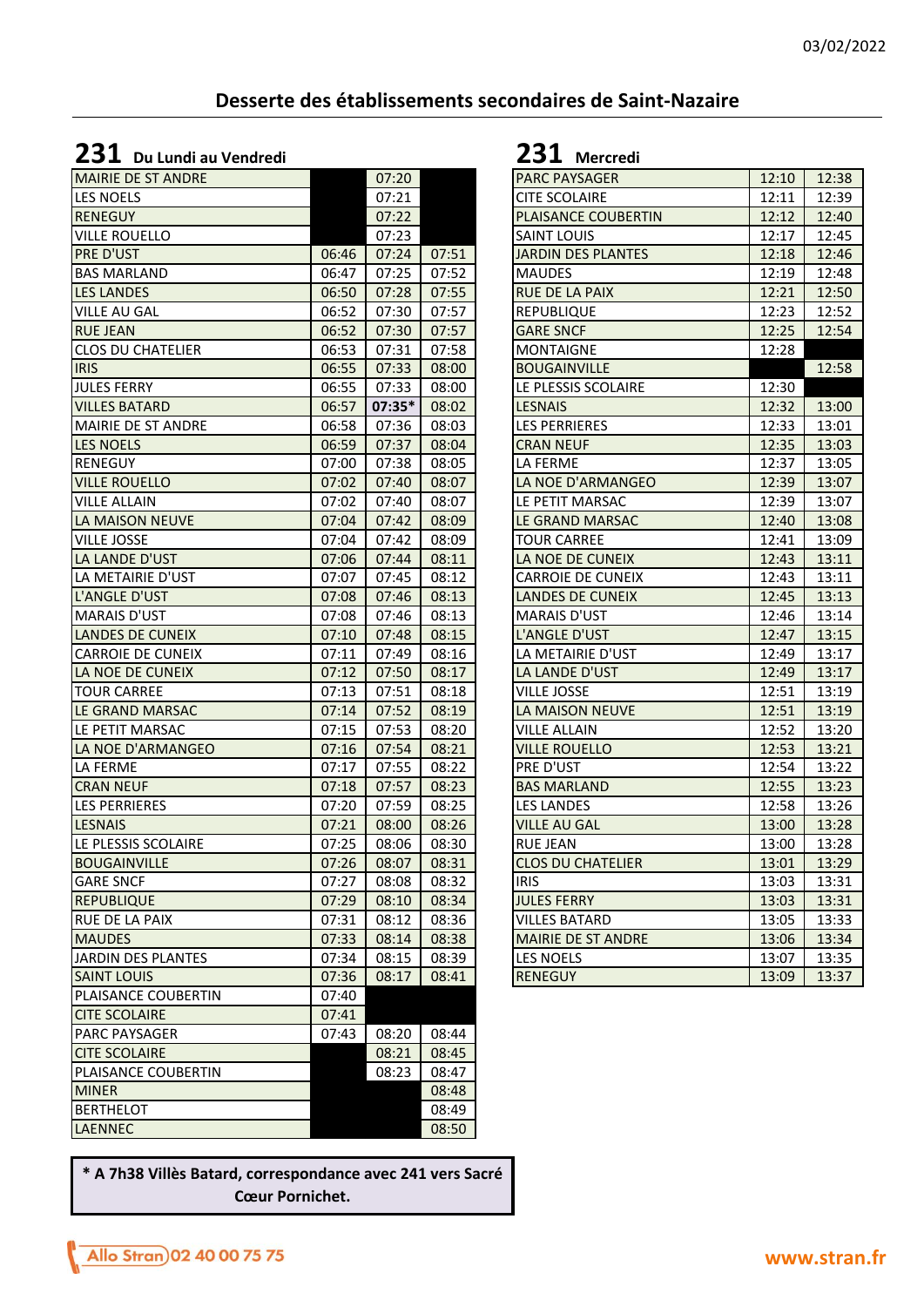# **231 Lundi - Mardi - Jeudi - Vendredi**

| <b>PARC PAYSAGER</b>          | 15:40 | 16:47 | 17:40 |
|-------------------------------|-------|-------|-------|
| <b>CITE SCOLAIRE</b>          | 15:41 | 16:48 | 17:41 |
| <b>PLAISANCE COUBERTIN</b>    | 15:42 | 16:49 | 17:42 |
| <b>SAINT LOUIS</b>            | 15:47 | 16:54 | 17:47 |
| <b>JARDIN DES PLANTES</b>     | 15:48 | 16:55 | 17:48 |
| <b>MAUDES</b>                 | 15:49 | 16:56 | 17:49 |
| <b>RUE DE LA PAIX</b>         | 15:51 | 16:58 | 17:51 |
| <b>REPUBLIQUE</b>             | 15:53 | 17:00 | 17:53 |
| <b>GARE SNCF</b>              | 15:55 | 17:02 | 17:55 |
| <b>MONTAIGNE</b>              | 15:58 | 17:05 |       |
| <b>BOUGAINVILLE</b>           |       |       | 18:00 |
| LE PLESSIS SCOLAIRE           | 16:00 | 17:07 |       |
| <b>LESNAIS</b>                | 16:02 | 17:09 | 18:02 |
| <b>LES PERRIERES</b>          | 16:03 | 17:10 | 18:03 |
| <b>CRAN NEUF</b>              | 16:05 | 17:12 | 18:05 |
| <b>LA FERME</b>               | 16:07 | 17:14 | 18:07 |
| LA NOE D'ARMANGEO             | 16:09 | 17:16 | 18:09 |
| LE PETIT MARSAC               | 16:09 | 17:16 | 18:09 |
| LE GRAND MARSAC               | 16:10 | 17:17 | 18:10 |
| <b>TOUR CARREE</b>            | 16:11 | 17:18 | 18:11 |
| LA NOE DE CUNEIX              | 16:13 | 17:20 | 18:13 |
| <b>CARROIE DE CUNEIX</b>      | 16:13 | 17:20 | 18:13 |
| <b>LANDES DE CUNEIX</b>       | 16:15 | 17:22 | 18:15 |
| <b>MARAIS D'UST</b>           | 16:16 | 17:23 | 18:16 |
| L'ANGLE D'UST                 | 16:17 | 17:24 | 18:17 |
| LA METAIRIE D'UST             | 16:19 | 17:26 | 18:19 |
| LA LANDE D'UST                | 16:19 | 17:26 | 18:19 |
| <b>VILLE JOSSE</b>            | 16:21 | 17:28 | 18:21 |
| LA MAISON NEUVE               | 16:21 | 17:28 | 18:21 |
| <b>VILLE ALLAIN</b>           | 16:22 | 17:29 | 18:22 |
| <b>VILLE ROUELLO</b>          | 16:23 | 17:30 | 18:23 |
| <b>PRE D'UST</b>              | 16:24 | 17:31 | 18:24 |
| <b>BAS MARLAND</b>            | 16:25 | 17:32 | 18:25 |
| <b>LES LANDES</b>             | 16:28 | 17:35 | 18:28 |
| <b>VILLE AU GAL</b>           | 16:30 | 17:37 | 18:30 |
| <b>RUE JEAN</b>               | 16:30 | 17:37 | 18:30 |
| I<br><b>CLOS DU CHATELIER</b> | 16:31 | 17:38 | 18:31 |
| <b>IRIS</b>                   | 16:33 | 17:40 | 18:33 |
| <b>JULES FERRY</b>            | 16:33 | 17:40 | 18:33 |
| <b>VILLES BATARD</b>          | 16:35 | 17:42 | 18:35 |
| <b>MAIRIE DE ST ANDRE</b>     | 16:36 | 17:43 | 18:36 |
| <b>LES NOELS</b>              | 16:37 | 17:44 | 18:37 |
| <b>RENEGUY</b>                | 16:39 | 17:46 | 18:39 |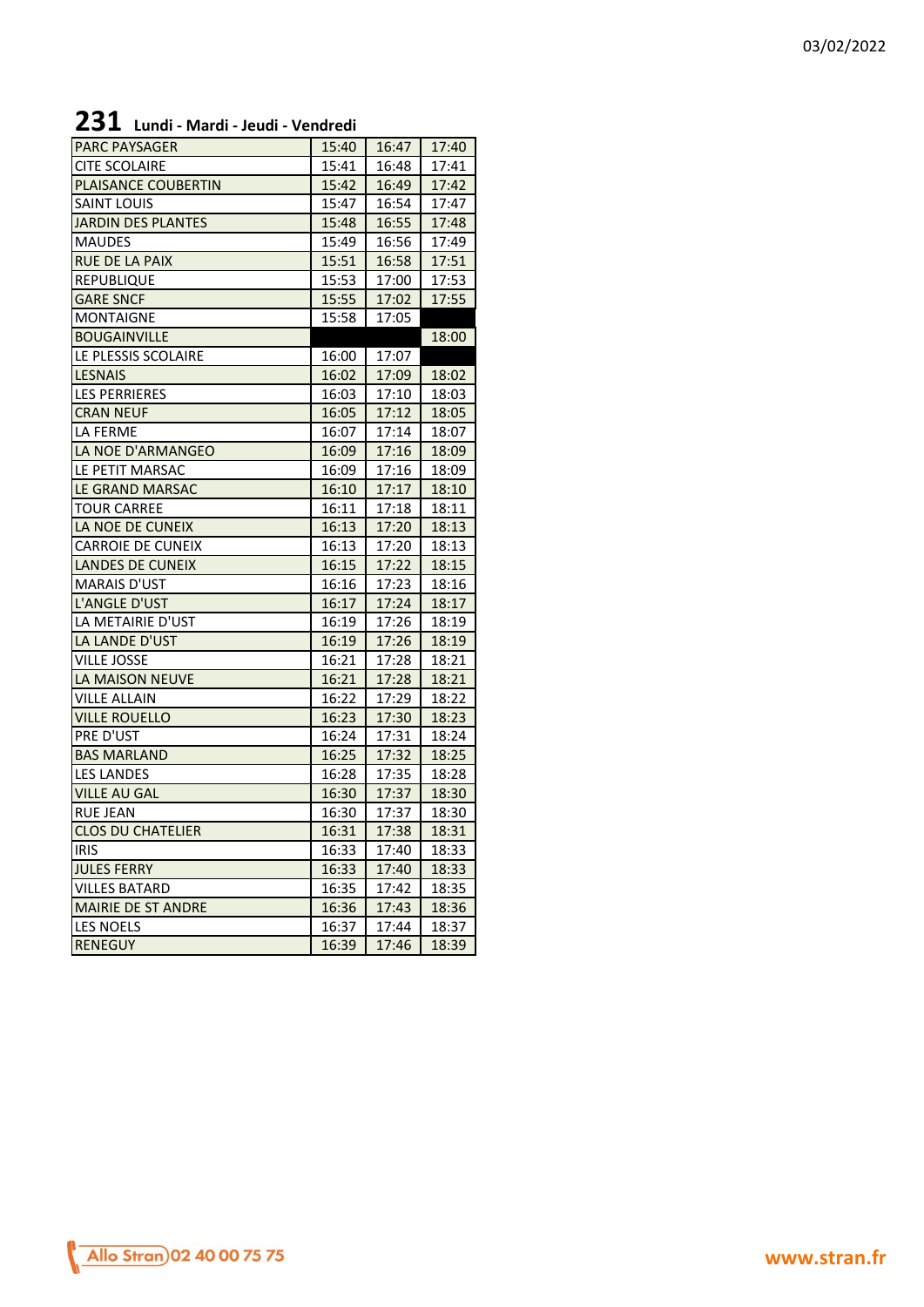# **221 Du Lundi au Vendredi 222 Du Lundi au Vendredi**

| <b>LES GRANDS PARCS</b>             | 06:56    | 07:33    |
|-------------------------------------|----------|----------|
| <b>PARCS POINTUS</b>                | 06:56    | 07:33    |
| <b>VILLE SAVARY</b>                 | 07:03    | 07:37    |
| <b>IROUTE DE TREHE</b>              | 07:03    | 07:38    |
| <b>ROUTE DU BILOT</b>               | 07:04    | 07:38    |
| <b>TREHE</b>                        | 07:06    | 07:40    |
| LA BELLE ETOILE                     | 07:11    | 07:47    |
| <b>KERMEANS</b>                     | 07:13    | 07:48    |
| <b>CROIX BERTHELOT (abris vert)</b> | 07:14    | 07:49    |
| ICHATEAULOUP                        | 07:15    | 07:49    |
| <b>GUILLOTERIE</b>                  | 07:16    | 07:50    |
| <b>VILLES BATARD</b>                | $*07:18$ | $**7:51$ |
|                                     |          |          |

\* Correspondance avec 222 et 223 vers St Nazaire \*\* Correspondance avec **231** vers St Nazaire

| ${\bf 223}\,$ Du Lundi au Vendredi |
|------------------------------------|
|------------------------------------|

| LA METAIRIE D'UST                                  | 07:00 | LE BAS CLOS                      | 07:07 |
|----------------------------------------------------|-------|----------------------------------|-------|
| LA LANDE D'UST                                     | 07:00 | SAINT DENAC                      | 07:08 |
| <b>VILLE JOSSE</b>                                 | 07:01 | L'ILE D'EN BAS                   | 07:09 |
| LA MAISON NEUVE                                    | 07:02 | <b>AVRILLAC</b>                  | 07:09 |
| <b>VILLE ALLAIN</b>                                | 07:03 | LE GOLF                          | 07:11 |
| VILLE ROUELLO                                      | 07:04 | <b>PETIT BRANGOURE</b>           | 07:12 |
| <b>PRE D'UST</b>                                   | 07:05 | LA VILLE AU JAU                  | 07:14 |
| <b>BAS MARLAND</b>                                 | 07:05 | PARC AU RAY                      | 07:18 |
| <b>LES LANDES</b>                                  | 07:09 | LA CHAPELLE                      | 07:20 |
| <b>VILLE AU GAL</b>                                | 07:11 | <b>KERHINS</b>                   | 07:21 |
| <b>RUE JEAN</b>                                    | 07:12 | <b>ZONE CORRESPONDANCES</b>      | 07:25 |
| <b>CLOS DU CHATELIER</b>                           | 07:13 | <b>FONDELINE *</b>               |       |
| <b>IRIS</b>                                        | 07:15 | LE PLESSIS SCOLAIRE              | 07:41 |
| <b>JULES FERRY</b>                                 | 07:16 | <b>BOUGAINVILLE</b>              | 07:42 |
| <b>GUILLOTERIE</b>                                 | 07:17 | <b>GARE SNCF</b>                 | 07:46 |
| <b>VILLES BATARD</b>                               | 07:18 | <b>REPUBLIQUE</b>                | 07:48 |
| <b>LA CHAPELLE</b>                                 | 07:20 | RUE DE LA PAIX                   | 07:50 |
| <b>KERHINS</b>                                     | 07:21 | * Correspondance avec 222 et 223 |       |
| <b>ZONE CORRESPONDANCES</b><br><b>FONDELINE **</b> | 07:25 |                                  |       |
| <b>SUNDERLAND ***</b>                              | 07:41 |                                  |       |
| <b>PLAISANCE COUBERTIN</b>                         | 07:43 |                                  |       |
| <b>CITE SCOLAIRE</b>                               | 07:44 |                                  |       |
| LE PLESSIS SCOLAIRE                                | 07:49 |                                  |       |
|                                                    |       |                                  |       |

**\*\* Correspondance avec 222 et 224**

**\*\*\* Correspondance avec HélYce vers Heinlex**

| <b>LES NOELS</b>                    | 07:04 |
|-------------------------------------|-------|
| <b>RENEGUY</b>                      | 07:05 |
| <b>VILLE ROUELLO</b>                | 07:06 |
| PRE D'UST                           | 07:07 |
| <b>BAS MARLAND</b>                  | 07:08 |
| <b>VILLE AU GAL</b>                 | 07:09 |
| <b>BILAC</b>                        | 07:12 |
| <b>LES RUES</b>                     | 07:13 |
| <b>CROIX BERTHELOT (abris vert)</b> | 07:14 |
| CHATEAULOUP                         | 07:15 |
| <b>GUILLOTERIE</b>                  | 07:16 |
| <b>VILLES BATARD</b>                | 07:18 |
| LA CHAPELLE                         | 07:20 |
| <b>KERHINS</b>                      | 07:21 |
| <b>ZONE CORRESPONDANCES</b>         |       |
| <b>FONDELINE *</b>                  | 07:25 |
|                                     |       |
| SUNDERLAND                          | 07:39 |
| PLAISANCE COUBERTIN                 | 07:40 |
| <b>CITE SCOLAIRE</b>                | 07:41 |
| <b>PARC PAYSAGER</b>                | 07:42 |
| <b>SAINT LOUIS</b>                  | 07:45 |
| <b>JARDIN DES PLANTES</b>           | 07:46 |
| <b>MAUDES</b>                       | 07:48 |
| RUE DE LA PAIX                      | 07:49 |

\* Correspondance avec **223** et **224**

### **223 Du Lundi au Vendredi 224 Du Lundi au Vendredi**

| LE BAS CLOS                      | 07:07 |
|----------------------------------|-------|
| <b>SAINT DENAC</b>               | 07:08 |
| L'ILE D'EN BAS                   | 07:09 |
| <b>AVRILLAC</b>                  | 07:09 |
| LE GOLF                          | 07:11 |
| <b>PETIT BRANGOURE</b>           | 07:12 |
| LA VILLE AU JAU                  | 07:14 |
| PARC AU RAY                      | 07:18 |
| LA CHAPELLE                      | 07:20 |
| <b>KERHINS</b>                   | 07:21 |
| <b>ZONE CORRESPONDANCES</b>      | 07:25 |
| <b>FONDELINE *</b>               |       |
| LE PLESSIS SCOLAIRE              | 07:41 |
| <b>BOUGAINVILLE</b>              | 07:42 |
| <b>GARE SNCF</b>                 | 07:46 |
| <b>REPUBLIQUE</b>                | 07:48 |
| <b>RUE DE LA PAIX</b>            | 07:50 |
| * Correspondance avec 222 et 223 |       |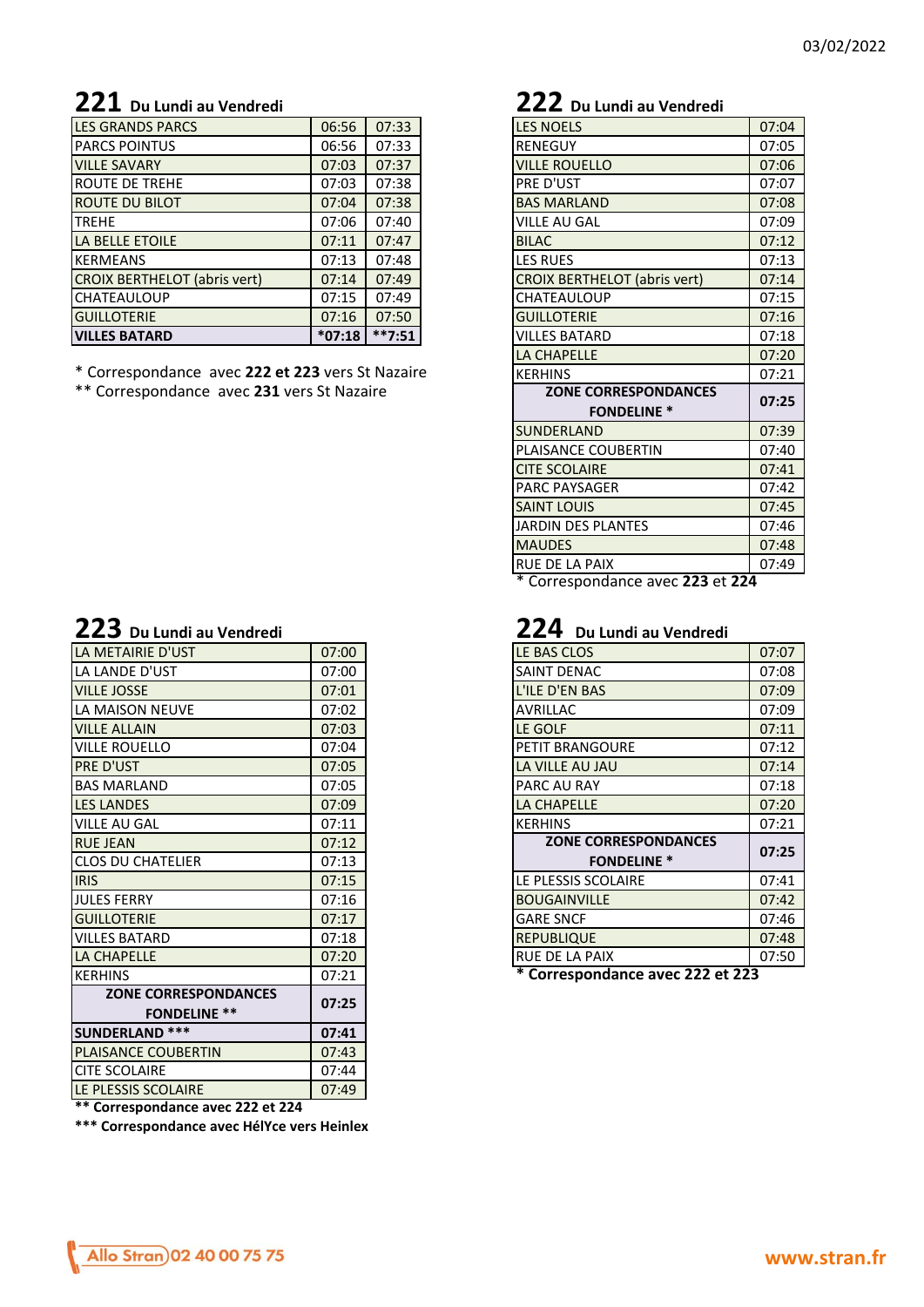# **250 Lundi - Mardi - Jeudi - Vendredi 251 Lundi - Mardi - Jeudi - Vendredi**

| <b>RUE DE LA PAIX</b>      | 16:45 | LE PLESSIS SCOLAIRE       | 17:03 |
|----------------------------|-------|---------------------------|-------|
| <b>MAUDES</b>              | 16:47 | <b>PEDRAS</b>             | 17:15 |
| JARDIN DES PLANTES         | 16:50 | <b>KERHINS</b>            | 17:16 |
| <b>SAINT LOUIS</b>         | 16:53 | LA CHAPELLE               | 17:16 |
| <b>PARC PAYSAGER</b>       | 16:56 | <b>PARC AU RAY</b>        | 17:18 |
| <b>CITE SCOLAIRE</b>       | 16:58 | <b>MAIRIE DE ST ANDRE</b> | 17:19 |
| <b>PLAISANCE COUBERTIN</b> | 16:59 | <b>LES NOELS</b>          | 17:19 |
| <b>MINER</b>               | 17:01 | <b>RENEGUY</b>            | 17:21 |
| <b>BERTHELOT</b>           | 17:02 | <b>VILLE ROUELLO</b>      | 17:22 |
| <b>LAENNEC</b>             | 17:02 | PRE D'UST                 | 17:23 |
| <b>PEDRAS</b>              | 17:15 | <b>BAS MARLAND</b>        | 17:24 |
| <b>IKERHINS</b>            | 17:16 | <b>VILLE AU GAL</b>       | 17:25 |
| LA CHAPELLE                | 17:17 | <b>BILAC</b>              | 17:28 |
| <b>PARC AU RAY *</b>       | 17:18 | <b>LES RUES</b>           | 17:28 |
|                            |       |                           |       |

**\* Correspondance avec 251 ou 252**

| ムコム - Lundi - Mardi - Jeudi - Vendredi |       |  |
|----------------------------------------|-------|--|
| LE PLESSIS SCOLAIRE                    | 17:03 |  |
| <b>PEDRAS</b>                          | 17:15 |  |
| <b>KERHINS</b>                         | 17:16 |  |
| LA CHAPELLE                            | 17:17 |  |
| <b>PARC AU RAY</b>                     | 17:18 |  |
| <b>VILLES BATARD</b>                   | 17:19 |  |
| <b>GUILLOTERIE</b>                     | 17:19 |  |
| <b>CHATEAULOUP</b>                     | 17:20 |  |
| <b>CROIX BERTHELOT</b>                 | 17:21 |  |
| <b>KERMEANS</b>                        | 17:22 |  |
| <b>VILLE SAVARY</b>                    | 17:27 |  |
| ROUTE DE TREHE                         | 17:27 |  |
| <b>ROUTE DU BILOT</b>                  | 17:28 |  |
| <b>TREHE</b>                           | 17:29 |  |
| <b>LA BELLE ETOILE</b>                 | 17:34 |  |
| <b>LES GRANDS PARCS</b>                | 17:36 |  |
| <b>PARCS POINTUS</b>                   | 17:37 |  |
| LE BAS CLOS                            | 17:40 |  |
| <b>SAINT DENAC</b>                     | 17:41 |  |
| L'ILE D'EN BAS                         | 17:42 |  |
| <b>AVRILLAC</b>                        | 17:43 |  |
| LE GOLF                                | 17:45 |  |
| <b>PETIT BRANGOURE</b>                 | 17:46 |  |
| LA VILLE AU JAU                        | 17:48 |  |

**252 Lundi - Mardi - Jeudi - Vendredi**

| $\mathbf{Z}$ $\mathbf{J}$ Lundi - Mardi - Jeudi - Vendredi |       |  |
|------------------------------------------------------------|-------|--|
| LE PLESSIS SCOLAIRE                                        | 17:03 |  |
| <b>PEDRAS</b>                                              | 17:15 |  |
| <b>KERHINS</b>                                             | 17:16 |  |
| LA CHAPELLE                                                | 17:16 |  |
| <b>PARC AU RAY</b>                                         | 17:18 |  |
| <b>MAIRIE DE ST ANDRE</b>                                  | 17:19 |  |
| <b>LES NOELS</b>                                           | 17:19 |  |
| <b>RENEGUY</b>                                             | 17:21 |  |
| <b>VILLE ROUELLO</b>                                       | 17:22 |  |
| PRE D'UST                                                  | 17:23 |  |
| <b>BAS MARLAND</b>                                         | 17:24 |  |
| VILLE AU GAL                                               | 17:25 |  |
| <b>BILAC</b>                                               | 17:28 |  |
| <b>LES RUES</b>                                            | 17:28 |  |
| <b>CROIX BERTHELOT</b>                                     | 17:30 |  |
| <b>IRIS</b>                                                | 17:31 |  |
| <b>JULES FERRY</b>                                         | 17:32 |  |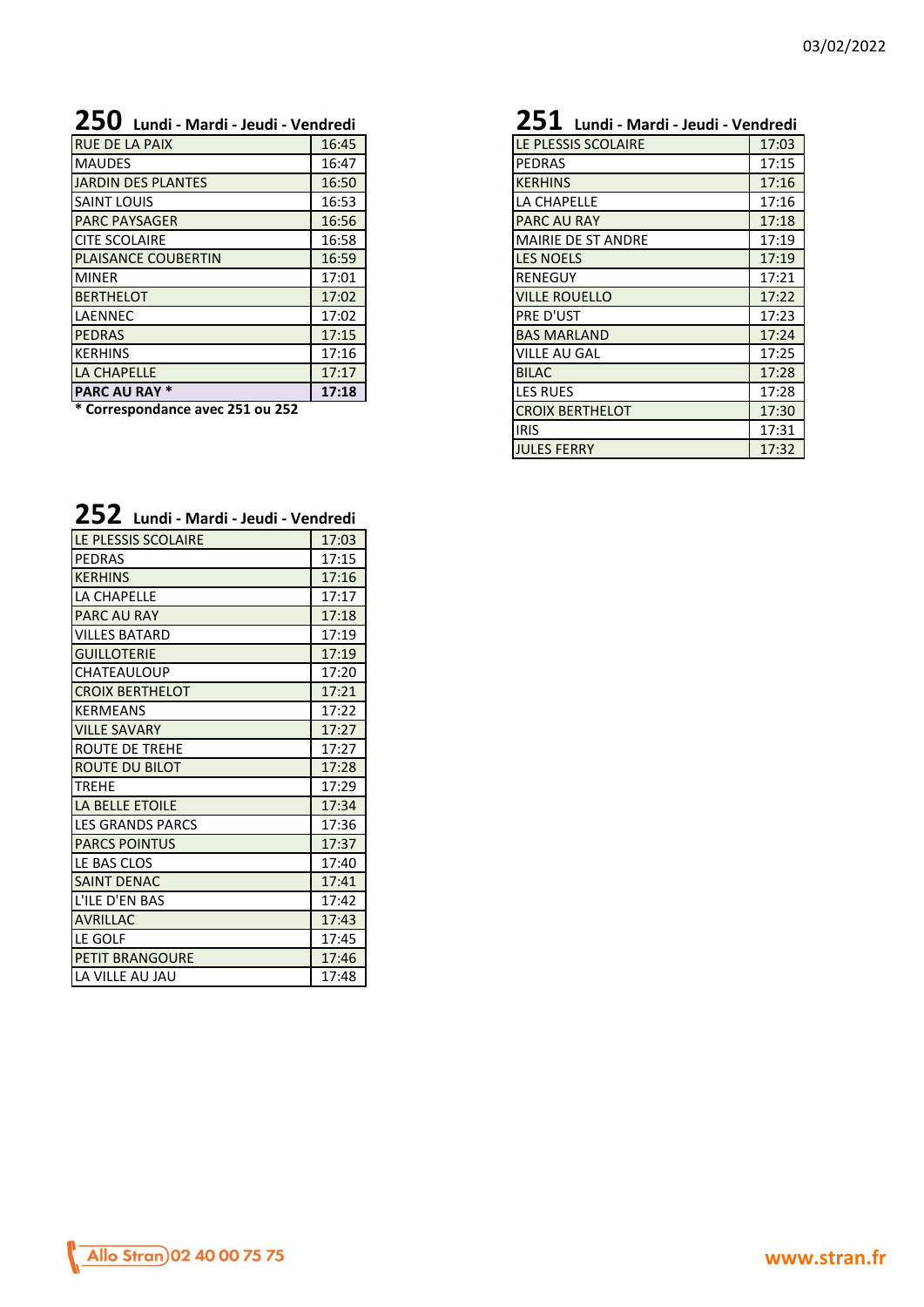| <b>233</b> Lundi - Mardi - Jeudi - Vendredi |       | <b>LOV</b> Mercreal Milal        |       |
|---------------------------------------------|-------|----------------------------------|-------|
| <b>RUE DE LA PAIX</b>                       | 17:45 | RUE DE LA PAIX                   | 12:08 |
| <b>MAUDES</b>                               | 17:47 | <b>MAUDES</b>                    | 12:10 |
| <b>JARDIN DES PLANTES</b>                   | 17:49 | <b>JARDIN DES PLANTES</b>        | 12:12 |
| <b>SAINT LOUIS</b>                          | 17:51 | <b>SAINT LOUIS</b>               | 12:14 |
| <b>PARC PAYSAGER</b>                        | 17:54 | <b>PARC PAYSAGER</b>             | 12:18 |
| <b>CITE SCOLAIRE</b>                        | 17:56 | <b>CITE SCOLAIRE</b>             | 12:19 |
| <b>PLAISANCE COUBERTIN</b>                  | 17:56 | <b>PLAISANCE COUBERTIN</b>       | 12:20 |
| <b>MINER</b>                                | 17:57 | <b>MINER</b>                     | 12:22 |
| <b>BERTHELOT</b>                            | 17:58 | <b>BERTHELOT</b>                 | 12:24 |
| LAENNEC                                     | 17:58 | LAENNEC                          | 12:24 |
| <b>PEDRAS</b>                               | 18:11 | <b>PEDRAS</b>                    | 12:37 |
| <b>KERHINS</b>                              | 18:12 | <b>KERHINS</b>                   | 12:38 |
| LA CHAPELLE                                 | 18:13 | LA CHAPELLE                      | 12:39 |
| <b>PARC AU RAY</b>                          | 18:14 | <b>PARC AU RAY *</b>             | 12:40 |
| <b>MAIRIE DE ST ANDRE</b>                   | 18:16 | * CORRESPONDANCE AVEC 281 OU 282 |       |
| <b>LES NOELS</b>                            | 18:16 |                                  |       |
| <b>RENEGUY</b>                              | 18:18 |                                  |       |
| <b>VILLE ROUELLO</b>                        | 18:19 |                                  |       |
| <b>PRE D'UST</b>                            | 18:20 | 281 Mercredi Midi                |       |
| <b>BAS MARLAND</b>                          | 18:22 | LE PLESSIS SCOLAIRE              | 12:20 |
| <b>VILLE AU GAL</b>                         | 18:23 | PEDRAS                           | 12:35 |
| <b>BILAC</b>                                | 18:25 | <b>KERHINS</b>                   | 12:37 |
| <b>LES RUES</b>                             | 18:26 | LA CHAPELLE                      | 12:38 |
| <b>CROIX BERTHELOT</b>                      | 18:27 | PARC AU RAY                      | 12:40 |
| <b>IRIS</b>                                 | 18:28 | <b>MAIRIE DE ST ANDRE</b>        | 12:41 |
| <b>JULES FERRY</b>                          | 18:29 | <b>LES NOELS</b>                 | 12:42 |
| <b>GUILLOTERIE</b>                          | 18:29 | RENEGUY                          | 12:44 |
| <b>CHATEAULOUP</b>                          | 18:30 | <b>VILLE ROUELLO</b>             | 12:46 |
| <b>KERMEANS</b>                             | 18:31 | PRE D'UST                        | 12:47 |
| <b>VILLE SAVARY</b>                         | 18:35 | <b>BAS MARLAND</b>               | 12:49 |
| <b>ROUTE DE TREHE</b>                       | 18:35 | <b>VILLE AU GAL</b>              | 12:49 |
| ROUTE DU BILOT                              | 18:36 | <b>BILAC</b>                     | 12:51 |
| <b>TREHE</b>                                | 18:37 | LES RUES                         | 12:52 |
| LA BELLE ETOILE                             | 18:42 | <b>CROIX BERTHELOT</b>           | 12:53 |
| <b>LES GRANDS PARCS</b>                     | 18:43 | <b>IRIS</b>                      | 12:54 |
| <b>PARCS POINTUS</b>                        | 18:44 | <b>JULES FERRY</b>               | 12:55 |
| LE BAS CLOS                                 | 18:47 |                                  |       |
| SAINT DENAC                                 | 18:48 |                                  |       |
| L'ILE D'EN BAS                              | 18:48 |                                  |       |
| <b>AVRILLAC</b>                             | 18:49 |                                  |       |
| LE GOLF                                     | 18:51 |                                  |       |
| PETIT BRANGOURE                             | 18:52 |                                  |       |
| LA VILLE AU JAU                             | 18:53 |                                  |       |

# **253 Lundi - Mardi - Jeudi - Vendredi 280 Mercredi Midi**

| <b>RUE DE LA PAIX</b>      | 12:08 |
|----------------------------|-------|
| <b>MAUDES</b>              | 12:10 |
| <b>JARDIN DES PLANTES</b>  | 12:12 |
| <b>SAINT LOUIS</b>         | 12:14 |
| <b>PARC PAYSAGER</b>       | 12:18 |
| <b>CITE SCOLAIRE</b>       | 12:19 |
| <b>PLAISANCE COUBERTIN</b> | 12:20 |
| <b>MINER</b>               | 12:22 |
| <b>BERTHELOT</b>           | 12:24 |
| LAENNEC                    | 12:24 |
| <b>PEDRAS</b>              | 12:37 |
| <b>KERHINS</b>             | 12:38 |
| <b>LA CHAPELLE</b>         | 12:39 |
| <b>PARC AU RAY *</b>       | 12:40 |

### **281 Mercredi Midi**

| LE PLESSIS SCOLAIRE       | 12:20 |
|---------------------------|-------|
| <b>PEDRAS</b>             | 12:35 |
| <b>KERHINS</b>            | 12:37 |
| LA CHAPELLE               | 12:38 |
| <b>PARC AU RAY</b>        | 12:40 |
| <b>MAIRIE DE ST ANDRE</b> | 12:41 |
| <b>LES NOELS</b>          | 12:42 |
| RENEGUY                   | 12:44 |
| <b>VILLE ROUELLO</b>      | 12:46 |
| PRE D'UST                 | 12:47 |
| <b>BAS MARLAND</b>        | 12:49 |
| VILLE AU GAL              | 12:49 |
| <b>BILAC</b>              | 12:51 |
| <b>LES RUES</b>           | 12:52 |
| <b>CROIX BERTHELOT</b>    | 12:53 |
| <b>IRIS</b>               | 12:54 |
| <b>JULES FERRY</b>        | 12:55 |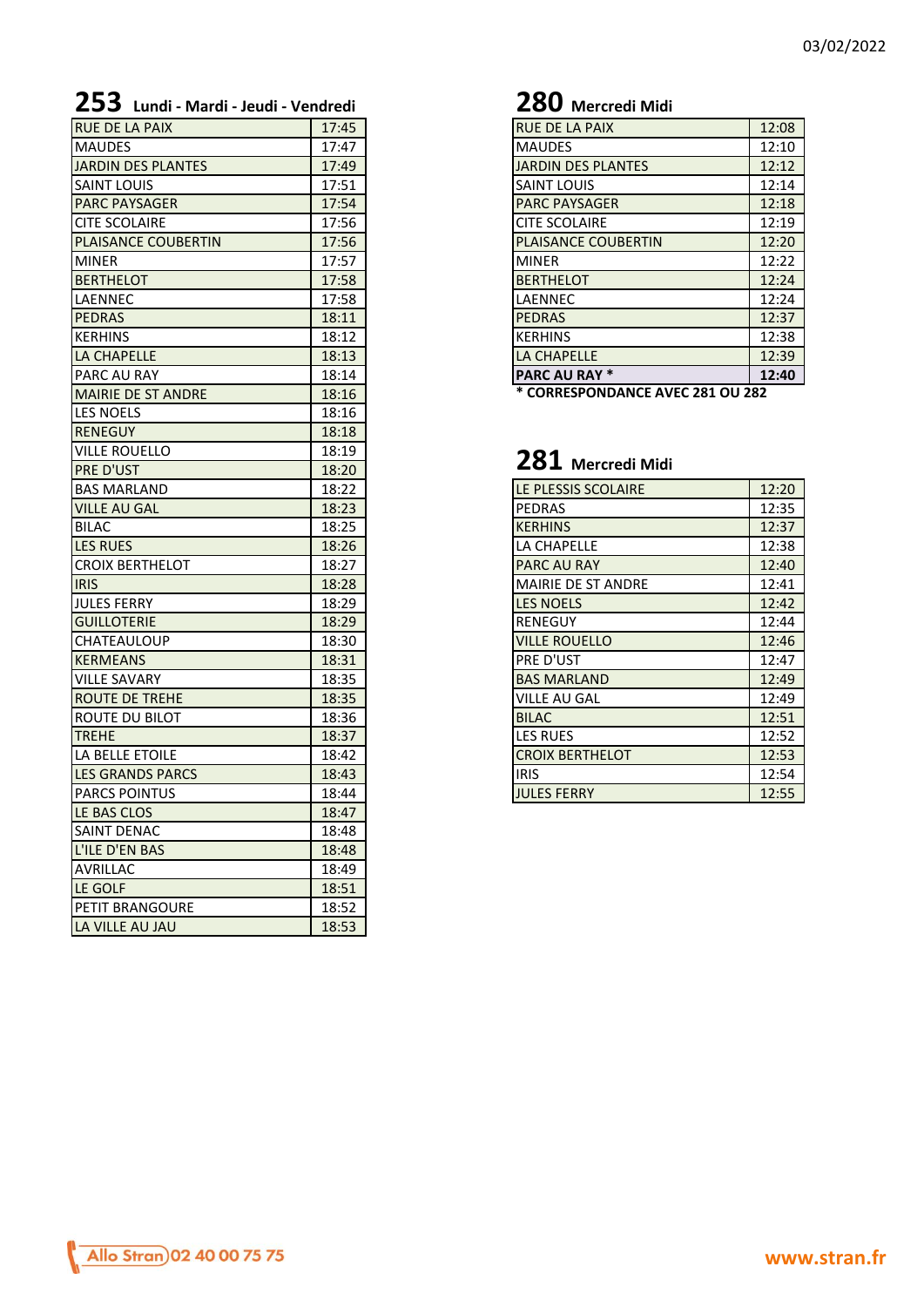| LE PLESSIS SCOLAIRE      | 12:20 | <b>RUE DE LA PAIX</b>      | 12:35 |
|--------------------------|-------|----------------------------|-------|
| <b>PEDRAS</b>            | 12:35 | <b>MAUDES</b>              | 12:37 |
| <b>KERHINS</b>           | 12:37 | <b>JARDIN DES PLANTES</b>  | 12:39 |
| <b>LA CHAPELLE</b>       | 12:38 | <b>SAINT LOUIS</b>         | 12:42 |
| <b>PARC AU RAY</b>       | 12:40 | <b>PARC PAYSAGER</b>       | 12:44 |
| <b>VILLES BATARD</b>     | 12:40 | <b>CITE SCOLAIRE</b>       | 12:45 |
| <b>GUILLOTERIE</b>       | 12:41 | <b>PLAISANCE COUBERTIN</b> | 12:45 |
| ICHATEAULOUP             | 12:42 | <b>MINER</b>               | 12:46 |
| <b>ICROIX BERTHELOT</b>  | 12:42 | <b>BERTHELOT</b>           | 12:47 |
| <b>KERMEANS</b>          | 12:43 | <b>LAENNEC</b>             | 12:47 |
| <b>VILLE SAVARY</b>      | 12:48 | <b>PEDRAS</b>              | 13:01 |
| <b>ROUTE DE TREHE</b>    | 12:48 | <b>KERHINS</b>             | 13:02 |
| <b>ROUTE DU BILOT</b>    | 12:49 | LA CHAPELLE                | 13:02 |
| <b>TREHE</b>             | 12:50 | PARC AU RAY                | 13:04 |
| LA BELLE ETOILE          | 12:55 | <b>MAIRIE DE ST ANDRE</b>  | 13:06 |
| <b>ILES GRANDS PARCS</b> | 12:57 | <b>LES NOELS</b>           | 13:06 |
| <b>PARCS POINTUS</b>     | 12:58 | <b>RENEGUY</b>             | 13:08 |
| LE BAS CLOS              | 13:01 | <b>VILLE ROUELLO</b>       | 13:09 |
| <b>SAINT DENAC</b>       | 13:02 | <b>PRE D'UST</b>           | 13:10 |
| L'ILE D'EN BAS           | 13:03 | <b>BAS MARLAND</b>         | 13:12 |
| <b>AVRILLAC</b>          | 13:04 | <b>VILLE AU GAL</b>        | 13:13 |
| LE GOLF                  | 13:06 | <b>BILAC</b>               | 13:15 |
| <b>PETIT BRANGOURE</b>   | 13:07 | <b>LES RUES</b>            | 13:16 |
| LA VILLE AU JAU          | 13:09 | <b>CROIX BERTHELOT</b>     | 13:17 |
|                          |       |                            |       |

# **282 Mercredi Midi 283 Mercredi Midi**

| <b>RUE DE LA PAIX</b>     | 12:35 |
|---------------------------|-------|
| <b>MAUDES</b>             | 12:37 |
| <b>JARDIN DES PLANTES</b> | 12:39 |
| <b>SAINT LOUIS</b>        | 12:42 |
| <b>PARC PAYSAGER</b>      | 12:44 |
| <b>CITE SCOLAIRE</b>      | 12:45 |
| PLAISANCE COUBERTIN       | 12:45 |
| <b>MINER</b>              | 12:46 |
| <b>BERTHELOT</b>          | 12:47 |
| LAENNEC                   | 12:47 |
| <b>PEDRAS</b>             | 13:01 |
| <b>KERHINS</b>            | 13:02 |
| LA CHAPELLE               | 13:02 |
| PARC AU RAY               | 13:04 |
| <b>MAIRIE DE ST ANDRE</b> | 13:06 |
| <b>LES NOELS</b>          | 13:06 |
| <b>RENEGUY</b>            | 13:08 |
| <b>VILLE ROUELLO</b>      | 13:09 |
| PRE D'UST                 | 13:10 |
| <b>BAS MARLAND</b>        | 13:12 |
| <b>VILLE AU GAL</b>       | 13:13 |
| <b>BILAC</b>              | 13:15 |
| <b>LES RUES</b>           | 13:16 |
| <b>CROIX BERTHELOT</b>    | 13:17 |
| <b>IRIS</b>               | 13:18 |
| <b>JULES FERRY</b>        | 13:19 |
| <b>GUILLOTERIE</b>        | 13:19 |
| CHATEAULOUP               | 13:20 |
| <b>KERMEANS</b>           | 13:21 |
| <b>VILLE SAVARY</b>       | 13:25 |
| <b>ROUTE DE TREHE</b>     | 13:25 |
| <b>ROUTE DU BILOT</b>     | 13:26 |
| <b>TREHE</b>              | 13:27 |
| LA BELLE ETOILE           | 13:32 |
| <b>LES GRANDS PARCS</b>   | 13:33 |
| <b>PARCS POINTUS</b>      | 13:34 |
| LE BAS CLOS               | 13:37 |
| SAINT DENAC               | 13:38 |
| L'ILE D'EN BAS            | 13:38 |
| <b>AVRILLAC</b>           | 13:39 |
| LE GOLF                   | 13:41 |
| PETIT BRANGOURE           | 13:42 |
| LA VILLE AU JAU           | 13:43 |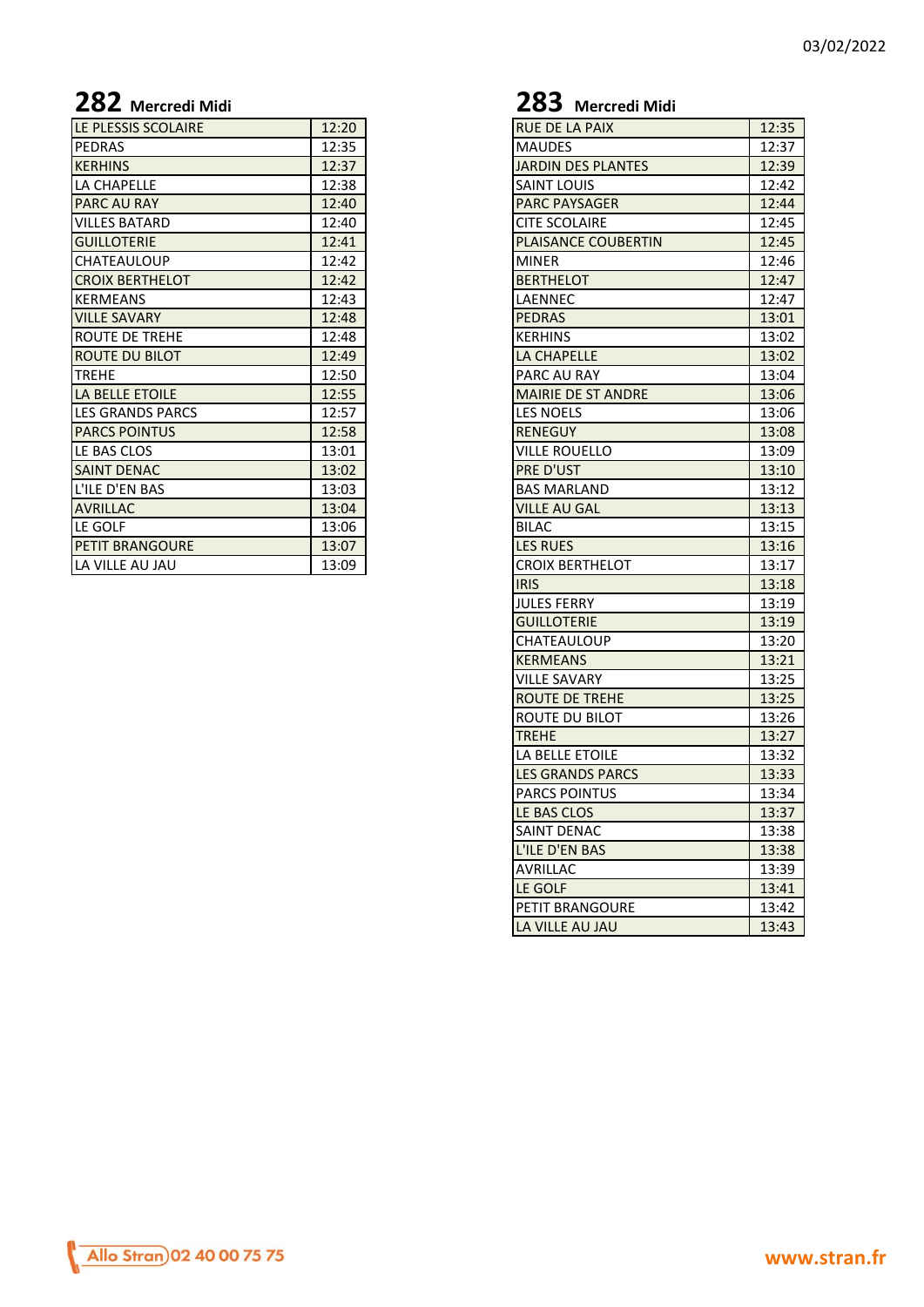# **Liaison Saint André / Sacré cœur**

**241 Du Lundi au Vendredi 241 Lundi - Mardi - Jeudi - Vendredi**

| <b>GUILLOTERIE</b>   | 07:39 | <b>SACRE COEUR</b>   | 16:35 |
|----------------------|-------|----------------------|-------|
| <b>VILLES BATARD</b> | 07:40 | <b>VILLES BATARD</b> | 16:55 |
| <b>SACRE COEUR</b>   | 08:00 | <b>GUILLOTERIE</b>   | 16:56 |

| <b>241</b><br>Lundi - Mardi - Jeudi - Vendredi |       |
|------------------------------------------------|-------|
| <b>SACRE COEUR</b>                             | 16:35 |
| <b>VILLES BATARD</b>                           | 16:55 |
| <b>GUILLOTERIE</b>                             | 16:56 |

# **241 Mercredi**

| <b>SACRE COEUR</b>   | 12:20 |
|----------------------|-------|
| <b>VILLES BATARD</b> | 12:40 |
| <b>IGUILLOTERIE</b>  | 12.41 |

| <b>GUILLOTERIE</b>   | 07:40 | <b>SACRE COEUR</b>     |  |
|----------------------|-------|------------------------|--|
| <b>VILLES BATARD</b> | 07:41 | DE BONNE SOURCE<br>AV. |  |
| <b>SACRE COEUR</b>   | 08:01 | <b>FLAUBERT</b>        |  |

# **242 Lundi - Mardi - Jeudi et Vendredi 242 Lundi - Mardi - Jeudi et Vendredi**

| <b>SACRE COEUR</b>   | 16:35 |
|----------------------|-------|
| AV. DE BONNE SOURCE  | 16:40 |
| <b>FLAUBERT</b>      | 16:42 |
| <b>VILLES BATARD</b> | 17:01 |
| <b>GUILLOTERIE</b>   | 17:03 |